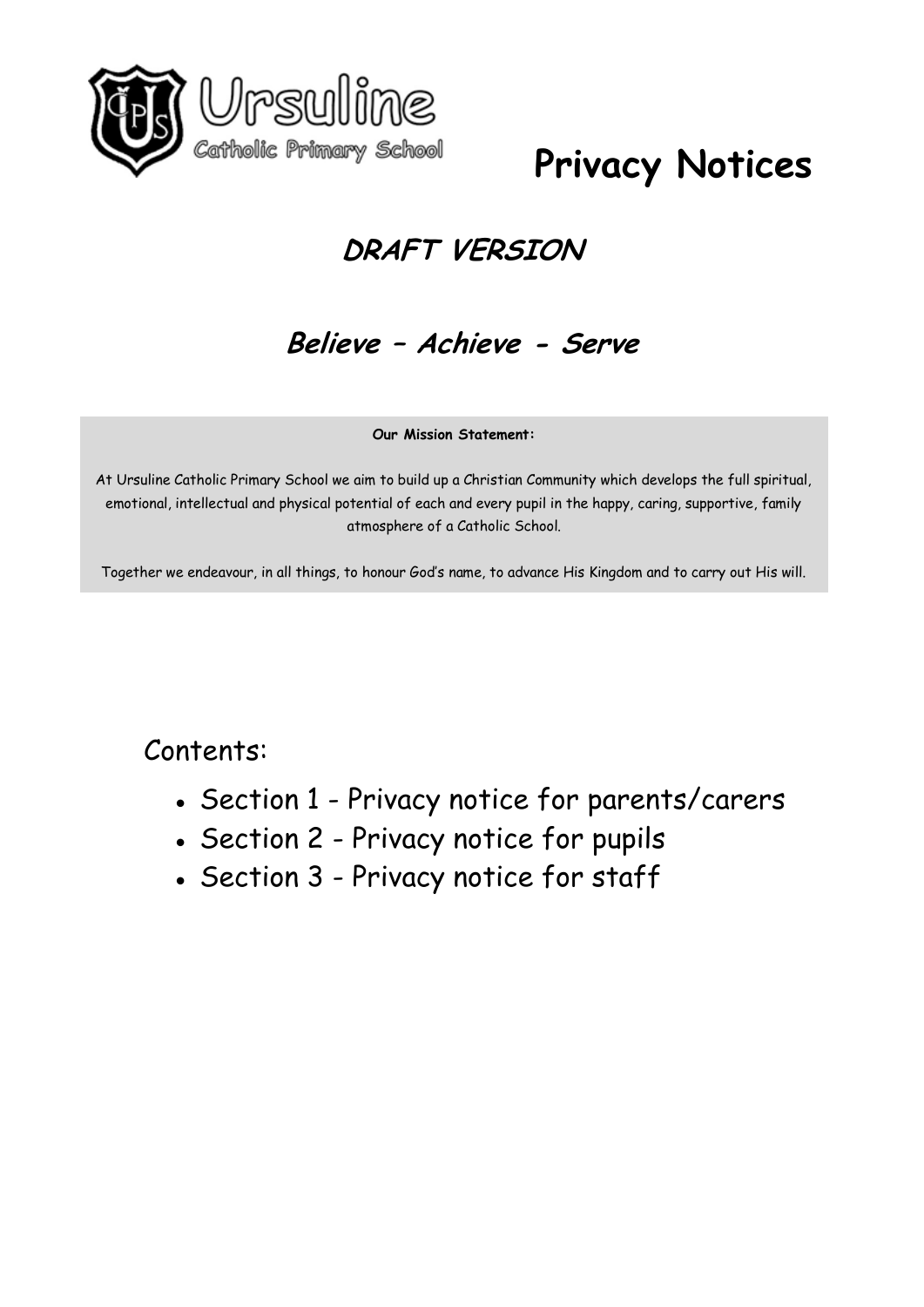### **1. Privacy notice for parents/carers**

Under data protection law, individuals have a right to be informed about how the school uses any personal data that we hold about them. We comply with this right by providing 'privacy notices' (sometimes called 'fair processing notices') to individuals where we are processing their personal data.

This privacy notice explains how we collect, store and use personal data about **pupils**.

We, Ursuline Catholic Primary School, are the 'data controller' for the purposes of data protection law.

Our data protection officer is provided by Nexus Protect (see 'Contact us' below).

#### **The personal data we hold**

Personal data that we may collect, use, store and share (when appropriate) about pupils includes, but is not restricted to:

- Contact details, contact preferences, date of birth, identification documents
- Results of internal assessments and externally set tests
- Pupil and curricular records
- Characteristics, such as ethnic background, eligibility for free school meals, or special educational needs
- Exclusion information
- Details of any medical conditions, including physical and mental health
- Attendance information
- Safeguarding information
- Details of any support received, including care packages, plans and support providers
- Photographs
- CCTV images captured in school

We may also hold data about pupils that we have received from other organisations, including other schools, local authorities and the Department for Education.

#### **Why we use this data**

We use this data to:

- Support pupil learning (including online learning resources)
- Monitor and report on pupil progress
- Provide appropriate pastoral care
- Protect pupil welfare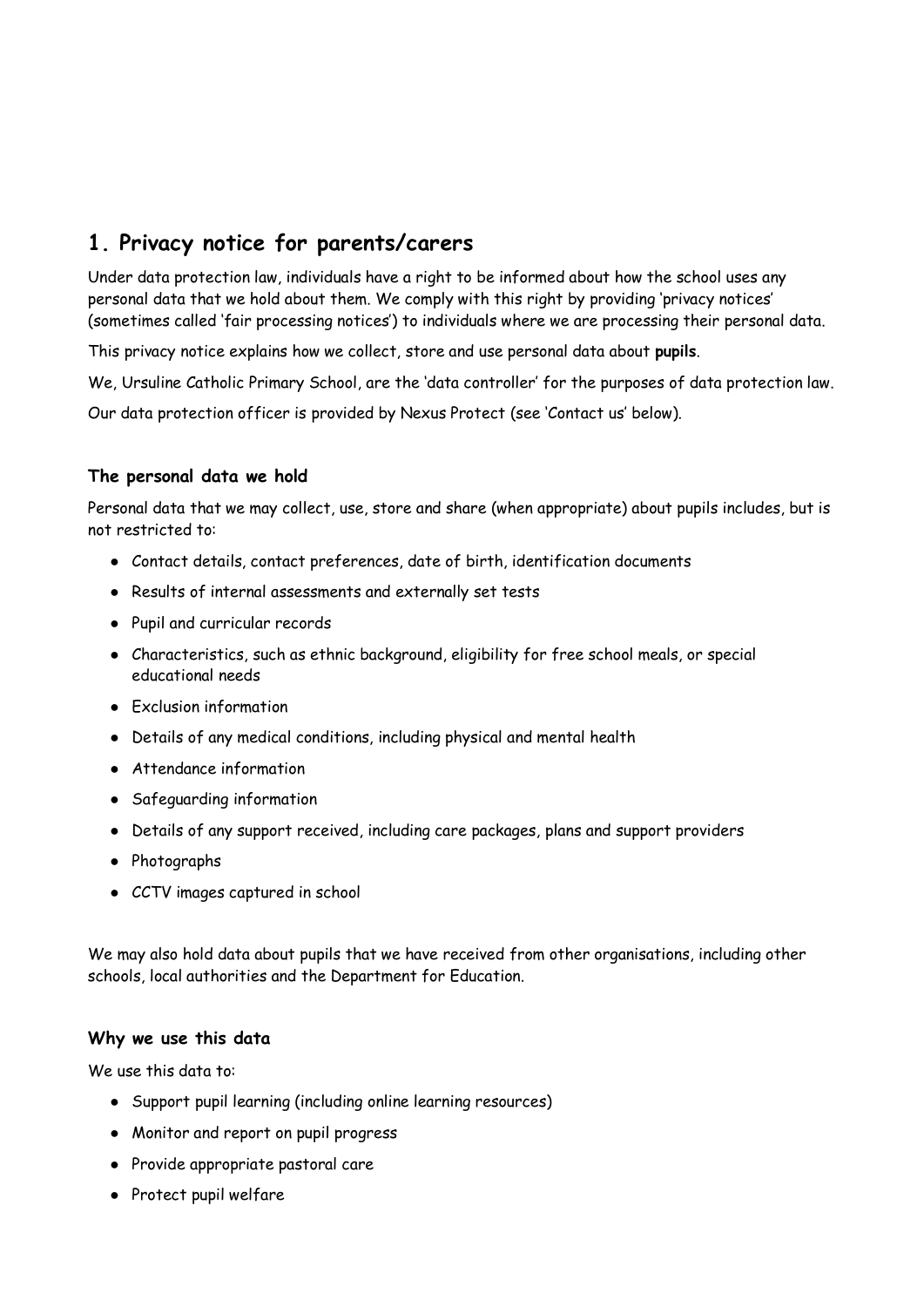- Assess the quality of our services
- Administer admissions waiting lists
- Carry out research
- Comply with the law regarding data sharing

#### **Our legal basis for using this data**

We only collect and use pupils' personal data when the law allows us to. Most commonly, we process it where:

- We need to comply with a legal obligation
- We need it to perform an official task in the public interest

Less commonly, we may also process pupils' personal data in situations where:

- We have obtained consent to use it in a certain way
- We need to protect the individual's vital interests (or someone else's interests)

Where we have obtained consent to use pupils' personal data, this consent can be withdrawn at any time. We will make this clear when we ask for consent, and explain how consent can be withdrawn.

Some of the reasons listed above for collecting and using pupils' personal data overlap, and there may be several grounds which justify our use of this data.

#### **Collecting this information**

While the majority of information we collect about pupils is mandatory, there is some information that can be provided voluntarily.

Whenever we seek to collect information from you or your child, we make it clear whether providing it is mandatory or optional. If it is mandatory, we will explain the possible consequences of not complying.

#### **How we store this data**

We keep personal information about pupils while they are attending our school. We may also keep it beyond their attendance at our school if this is necessary in order to comply with our legal obligations. Our record retention schedule policy sets out how long we keep information about pupils.

Under data protection legislation, parents and pupils have the right to request access to information about them that we hold. To make a request for your personal information, or be given access to your child's educational record, contact Mr Mark McQueen (Headteacher)

You also have the right to:

● object to processing of personal data that is likely to cause, or is causing, damage or distress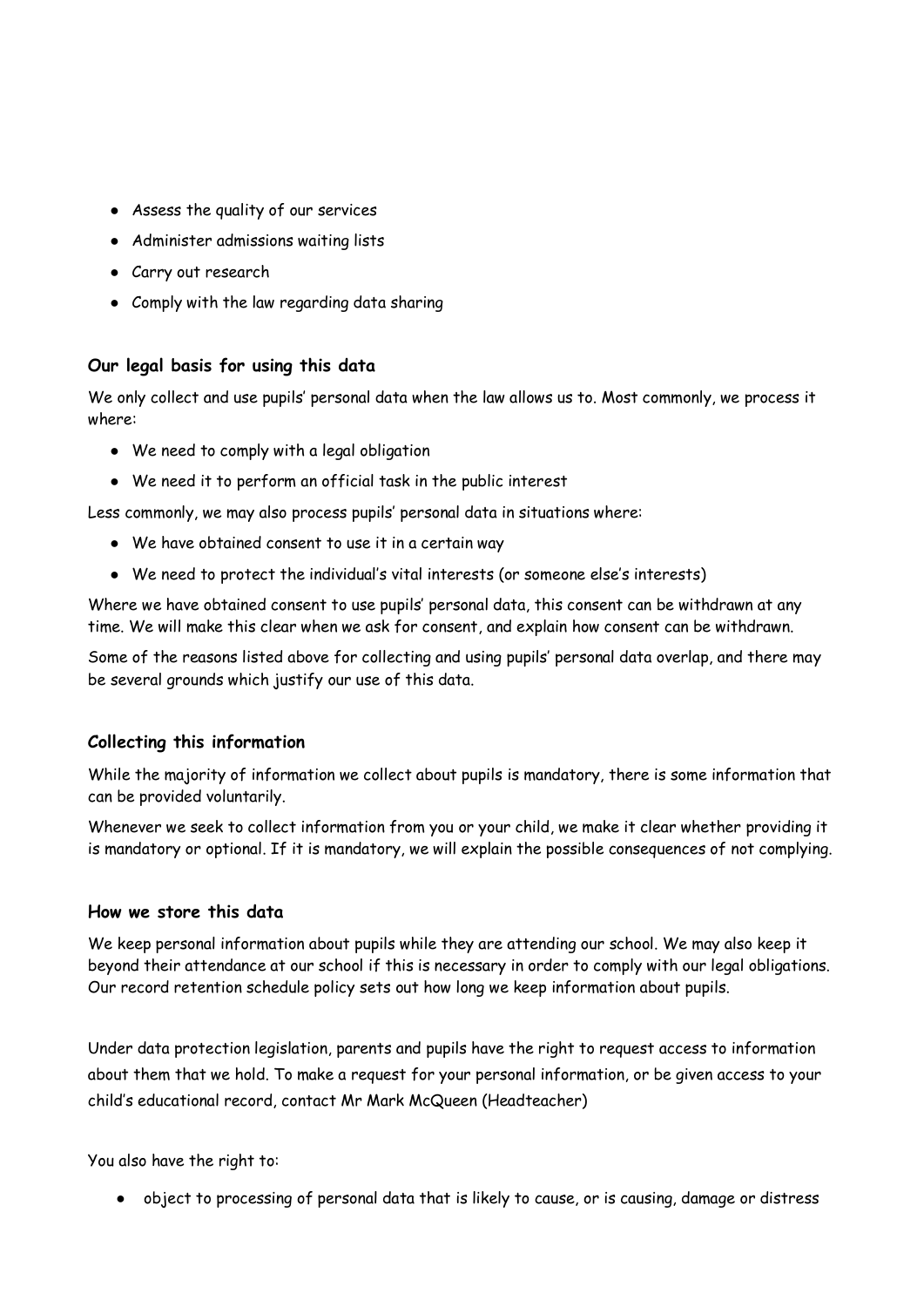- prevent processing for the purpose of direct marketing
- object to decisions being taken by automated means
- in certain circumstances, have inaccurate personal data rectified, blocked, erased or destroyed; and
- claim compensation for damages caused by a breach of the Data Protection regulations

If you have a concern about the way we are collecting or using your personal data, we request that you raise your concern with us in the first instance. Alternatively, you can contact the Information Commissioner's Office at <https://ico.org.uk/concerns/>

#### **Data sharing**

We do not share information about pupils with any third party without consent unless the law and our policies allow us to do so.

Where it is legally required, or necessary (and it complies with data protection law) we may share personal information about pupils with:

- Our local authority to meet our legal obligations to share certain information with it, such as safeguarding concerns and exclusions
- The Department for Education to meet our legal obligations to share certain information with it, such as exclusions
- The pupil's family and representatives
- Educators and examining bodies
- Our regulator (Ofsted)
- Suppliers and service providers to enable them to provide the service we have contracted them for
- Financial organisations
- Central and local government
- Our auditors
- Survey and research organisations
- Health authorities
- Security organisations
- Health and social welfare organisations
- Professional advisers and consultants
- Charities and voluntary organisations
- Police forces, courts, tribunals
- Professional bodies

#### **National Pupil Database**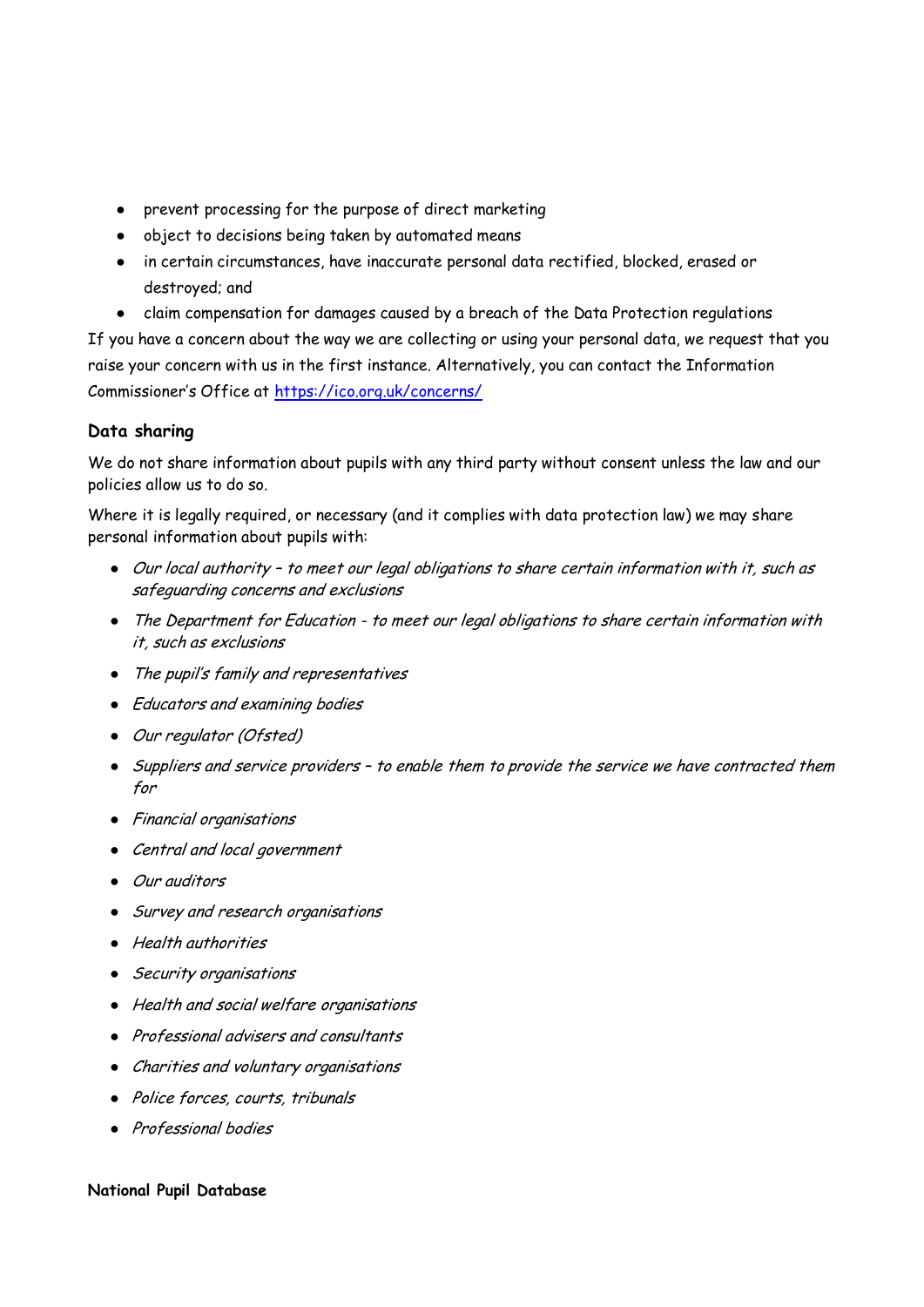We are required to provide information about pupils to the Department for Education as part of statutory data collections such as the school census and early years headcount.

Some of this information is then stored in the [National Pupil Database](https://www.gov.uk/government/publications/national-pupil-database-user-guide-and-supporting-information) (NPD), which is owned and managed by the Department and provides evidence on school performance to inform research.

The database is held electronically so it can easily be turned into statistics. The information is securely collected from a range of sources including schools, local authorities and exam boards.

The Department for Education may share information from the NPD with other organisations which promote children's education or wellbeing in England. Such organisations must agree to strict terms and conditions about how they will use the data.

For more information, see the Department's webpage on [how it collects and shares research data.](https://www.gov.uk/data-protection-how-we-collect-and-share-research-data)

You can also [contact the Department for Education](https://www.gov.uk/contact-dfe) with any further questions about the NPD.

#### **Transferring data internationally**

Where we transfer personal data to a country or territory outside the European Economic Area, we will do so in accordance with data protection law.

#### **Parents and pupils' rights regarding personal data**

Individuals have a right to make a **'subject access request'** to gain access to personal information that the school holds about them.

Parents/carers can make a request with respect to their child's data where the child is not considered mature enough to understand their rights over their own data (usually under the age of 12), or where the child has provided consent.

Parents also have the right to make a subject access request with respect to any personal data the school holds about them.

If you make a subject access request, and if we do hold information about you or your child, we will:

- Give you a description of it
- Tell you why we are holding and processing it, and how long we will keep it for
- Explain where we got it from, if not from you or your child
- Tell you who it has been, or will be, shared with
- Let you know whether any automated decision-making is being applied to the data, and any consequences of this
- Give you a copy of the information in an intelligible form

Individuals also have the right for their personal information to be transmitted electronically to another organisation in certain circumstances.

If you would like to make a request please contact our data protection officer.

Parents/carers also have a legal right to access to their child's **educational record**. To request access, please contact Mr McQueen, Head teacher.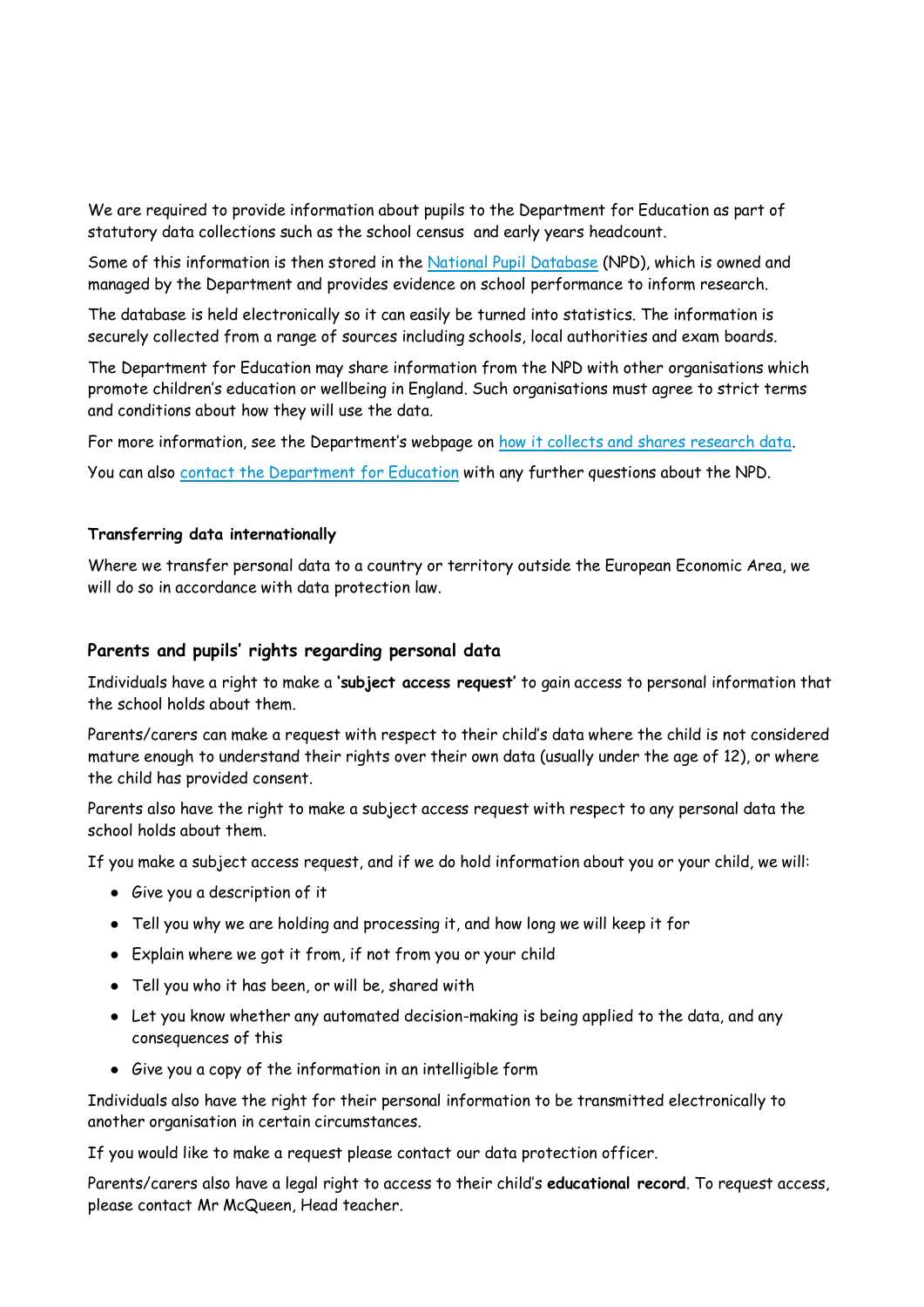#### **Other rights**

Under data protection law, individuals have certain rights regarding how their personal data is used and kept safe, including the right to:

- Object to the use of personal data if it would cause, or is causing, damage or distress
- Prevent it being used to send direct marketing
- Object to decisions being taken by automated means (by a computer or machine, rather than by a person)
- In certain circumstances, have inaccurate personal data corrected, deleted or destroyed, or restrict processing
- Claim compensation for damages caused by a breach of the data protection regulations

To exercise any of these rights, please contact our data protection officer.

#### **Complaints**

We take any complaints about our collection and use of personal information very seriously.

If you think that our collection or use of personal information is unfair, misleading or inappropriate, or have any other concern about our data processing, please raise this with us in the first instance.

To make a complaint, please contact our data protection officer.

Alternatively, you can make a complaint to the Information Commissioner's Office:

- Report a concern online at<https://ico.org.uk/concerns/>
- Call 0303 123 1113
- Or write to: Information Commissioner's Office, Wycliffe House, Water Lane, Wilmslow, Cheshire, SK9 5AF

#### **Contact us**

If you have any questions, concerns or would like more information about anything mentioned in this privacy notice, please contact our **data protection officer**:

● Our DPO will be supplied by Nexus Protect.

This notice is based on the [Department for Education's model privacy notice](https://www.gov.uk/government/publications/data-protection-and-privacy-privacy-notices) for pupils, amended for parents and to reflect the way we use data in this school.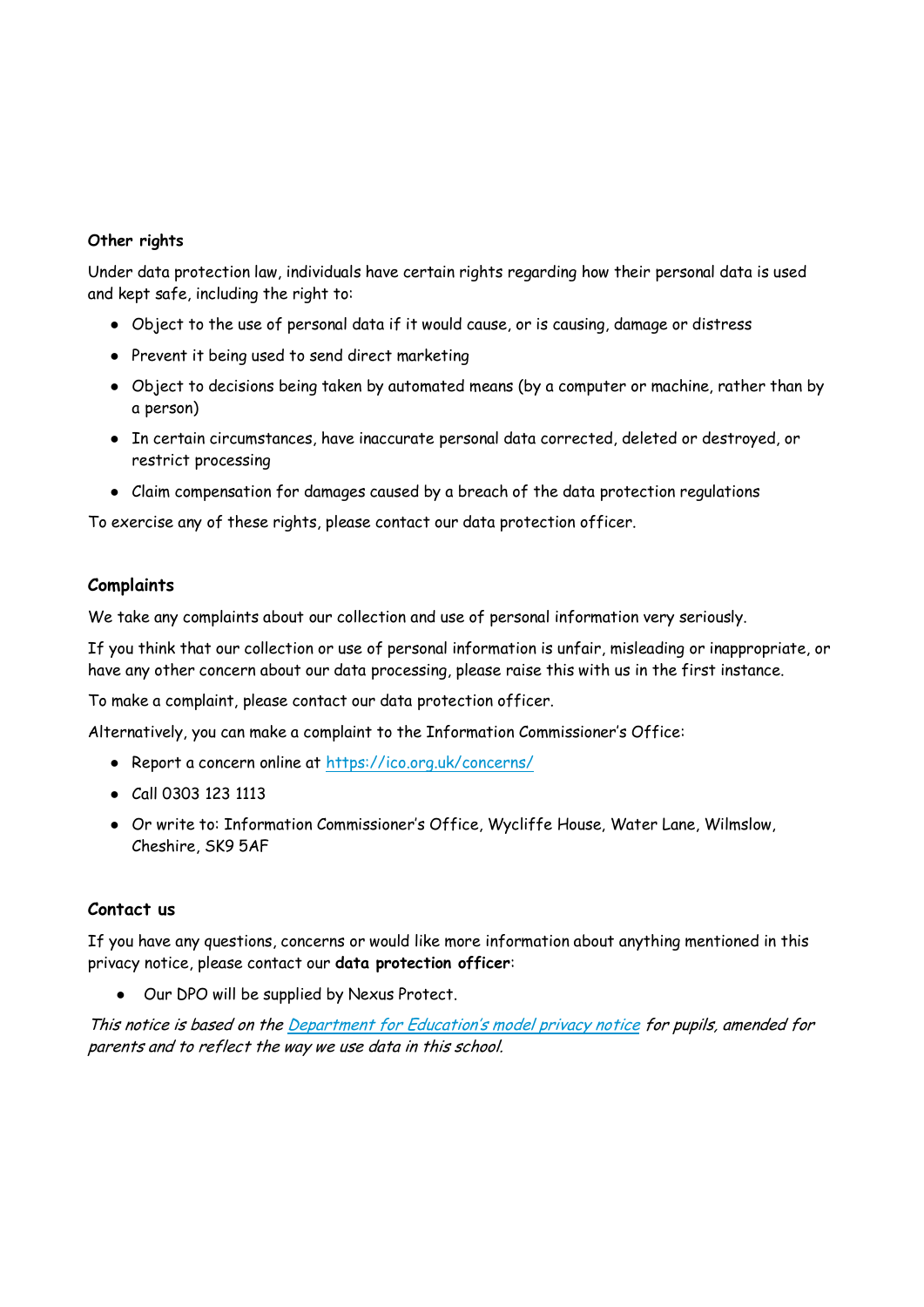## **2. Privacy notice for pupils**

You have a legal right to be informed about how our school uses any personal information that we hold about you. To comply with this, we provide a 'privacy notice' to you where we are processing your personal data.

This privacy notice explains how we collect, store and use personal data about you.

We, Ursuline Catholic Primary School, Nicholas Road Blundellsands L23 6TT, are the 'data controller' for the purposes of data protection law.

Our data protection officer is Nexus Protect (see 'Contact us' below).

#### **The personal data we hold**

We hold some personal information about you to make sure we can help you learn and look after you at school.

For the same reasons, we get information about you from some other places too – like other schools, the local council and the government.

This information includes:

- Your contact details
- Your test results
- Your attendance records
- Your characteristics, like your ethnic background or any special educational needs
- Any medical conditions you have
- Details of any behaviour issues or exclusions
- Photographs
- CCTV images

#### **Why we use this data**

We use this data to help run the school, including to:

- Get in touch with you and your parents when we need to
- Check how you're doing in exams and work out whether you or your teachers need any extra help
- Track how well the school as a whole is performing
- Look after your wellbeing

#### **Our legal basis for using this data**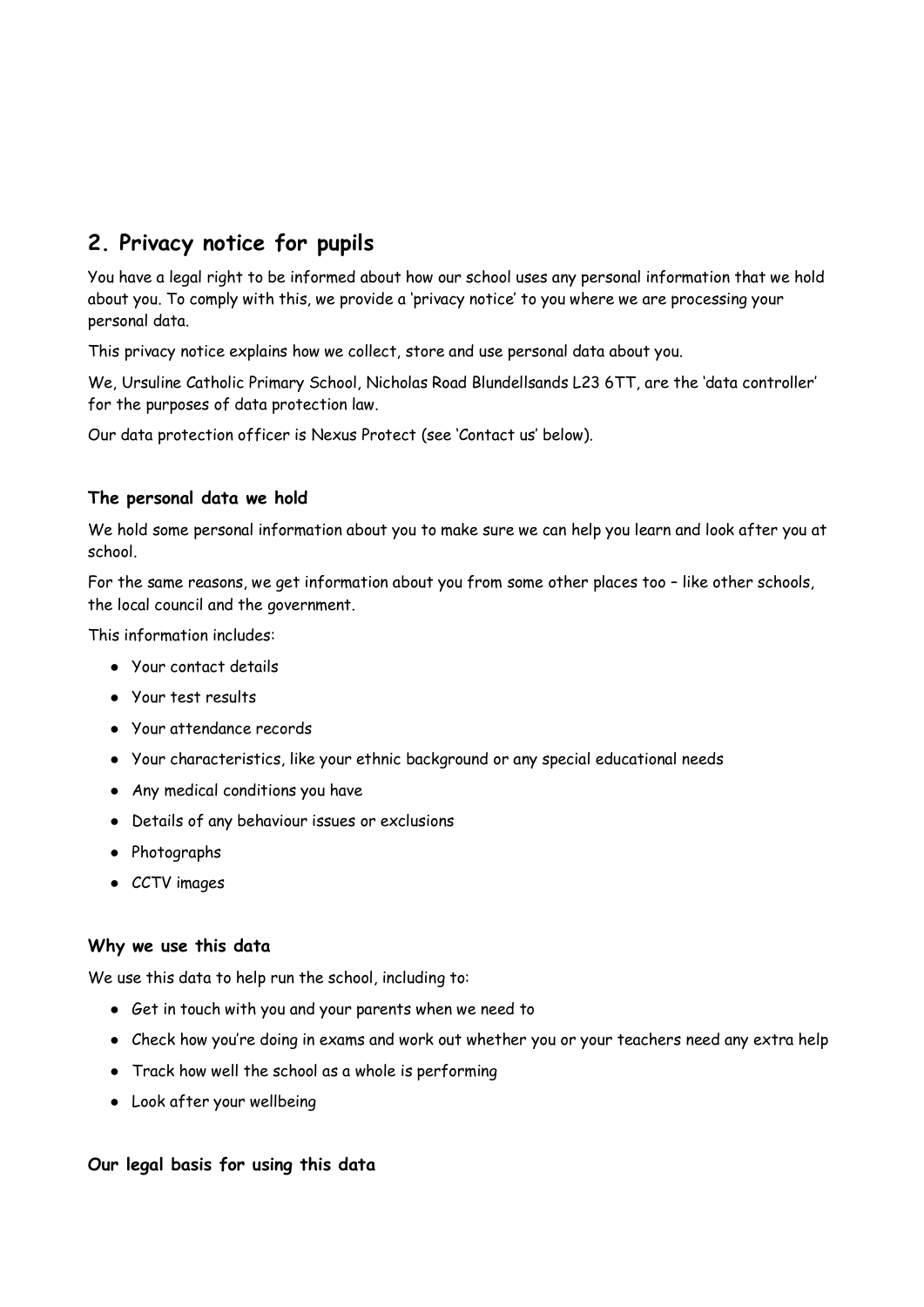We will only collect and use your information when the law allows us to. Most often, we will use your information where:

- We need to comply with the law
- We need to use it to carry out a task in the public interest (in order to provide you with an education)

Sometimes, we may also use your personal information where:

- You, or your parents/carers have given us permission to use it in a certain way
- We need to protect your interests (or someone else's interest)

Where we have got permission to use your data, you or your parents/carers may withdraw this at any time. We will make this clear when we ask for permission, and explain how to go about withdrawing consent.

Some of the reasons listed above for collecting and using your information overlap, and there may be several grounds which mean we can use your data.

#### **Collecting this information**

While in most cases you, or your parents/carers, must provide the personal information we need to collect, there are some occasions when you can choose whether or not to provide the data.

We will always tell you if it's optional. If you must provide the data, we will explain what might happen if you don't.

#### **How we store this data**

We will keep personal information about you while you are a pupil at our school. We may also keep it after you have left the school, where we are required to by law.

We have a record retention schedule which sets out how long we must keep information about pupils. This is available via our website.

#### **Data sharing**

We do not share personal information about you with anyone outside the school without permission from you or your parents/carers, unless the law and our policies allow us to do so.

Where it is legally required, or necessary for another reason allowed under data protection law, we may share personal information about you with:

- Our local authority to meet our legal duties to share certain information with it, such as concerns about pupils' safety and exclusions
- The Department for Education (a government department)
- Your family and representatives
- Educators and examining bodies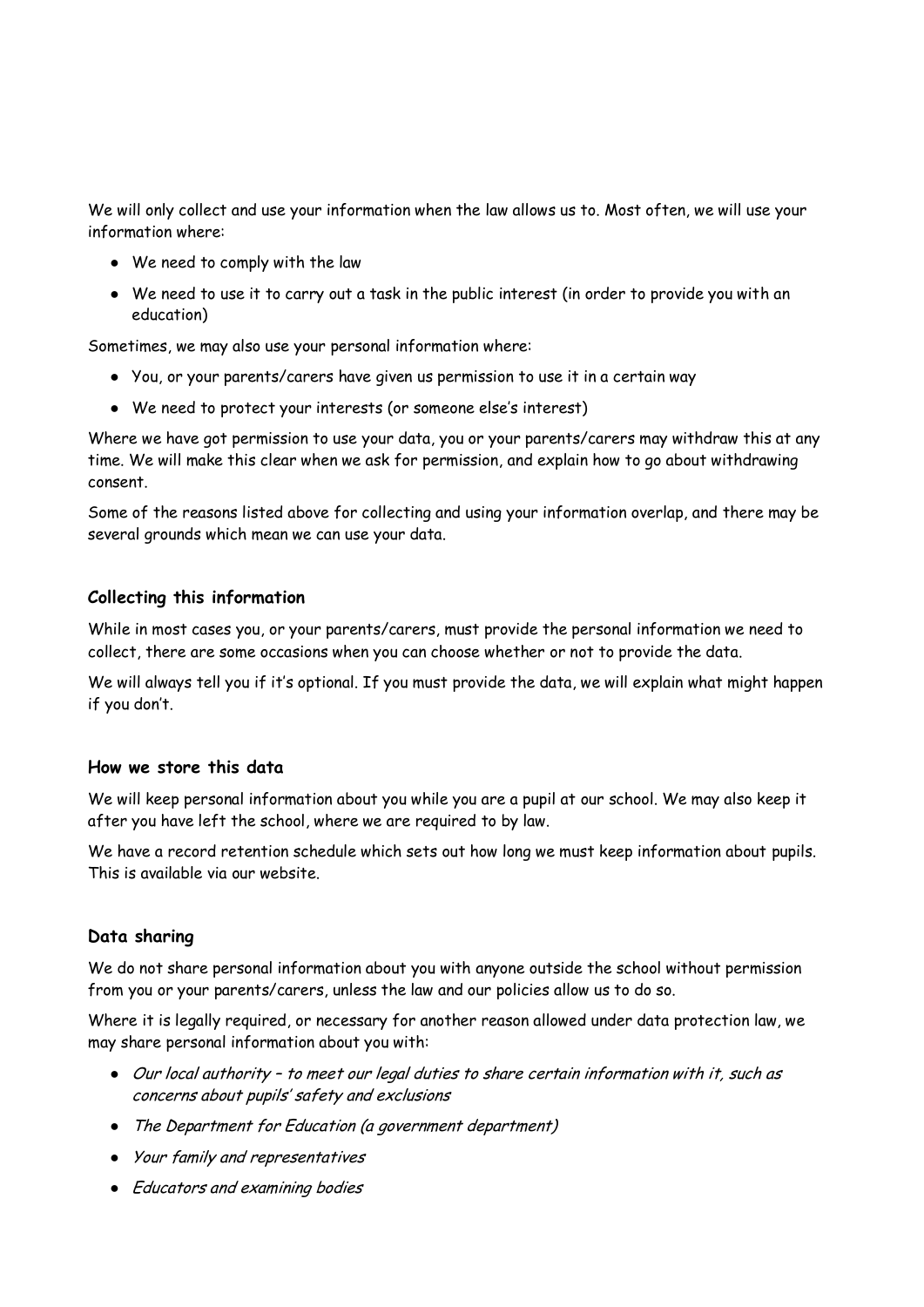- Our regulator (the organisation or "watchdog" that supervises us), ([specify as appropriate, e.g. Ofsted, Independent Schools Inspectorate]
- Suppliers and service providers so that they can provide the services we have contracted them for
- Financial organisations
- Central and local government
- Our auditors
- Survey and research organisations
- Health authorities
- Security organisations
- Health and social welfare organisations
- Professional advisers and consultants
- Charities and voluntary organisations
- Police forces, courts, tribunals
- Professional bodies

#### **National Pupil Database**

We are required to provide information about you to the Department for Education (a government department) as part of data collections such as the school census.

Some of this information is then stored in the [National Pupil Database,](https://www.gov.uk/government/publications/national-pupil-database-user-guide-and-supporting-information) which is managed by the Department for Education and provides evidence on how schools are performing. This, in turn, supports research.

The database is held electronically so it can easily be turned into statistics. The information it holds is collected securely from schools, local authorities, exam boards and others.

The Department for Education may share information from the database with other organisations which promote children's education or wellbeing in England. These organisations must agree to strict terms and conditions about how they will use your data.

You can find more information about this on the Department for Education's webpage on [how it](https://www.gov.uk/data-protection-how-we-collect-and-share-research-data)  [collects and shares research data.](https://www.gov.uk/data-protection-how-we-collect-and-share-research-data)

You can also [contact the Department for Education](https://www.gov.uk/contact-dfe) if you have any questions about the database.

#### **Transferring data internationally**

Where we share data with an organisation that is based outside the European Economic Area, we will protect your data by following data protection law.

#### **Your rights**

#### **Your other rights over your data**

You have other rights over how your personal data is used and kept safe, including the right to: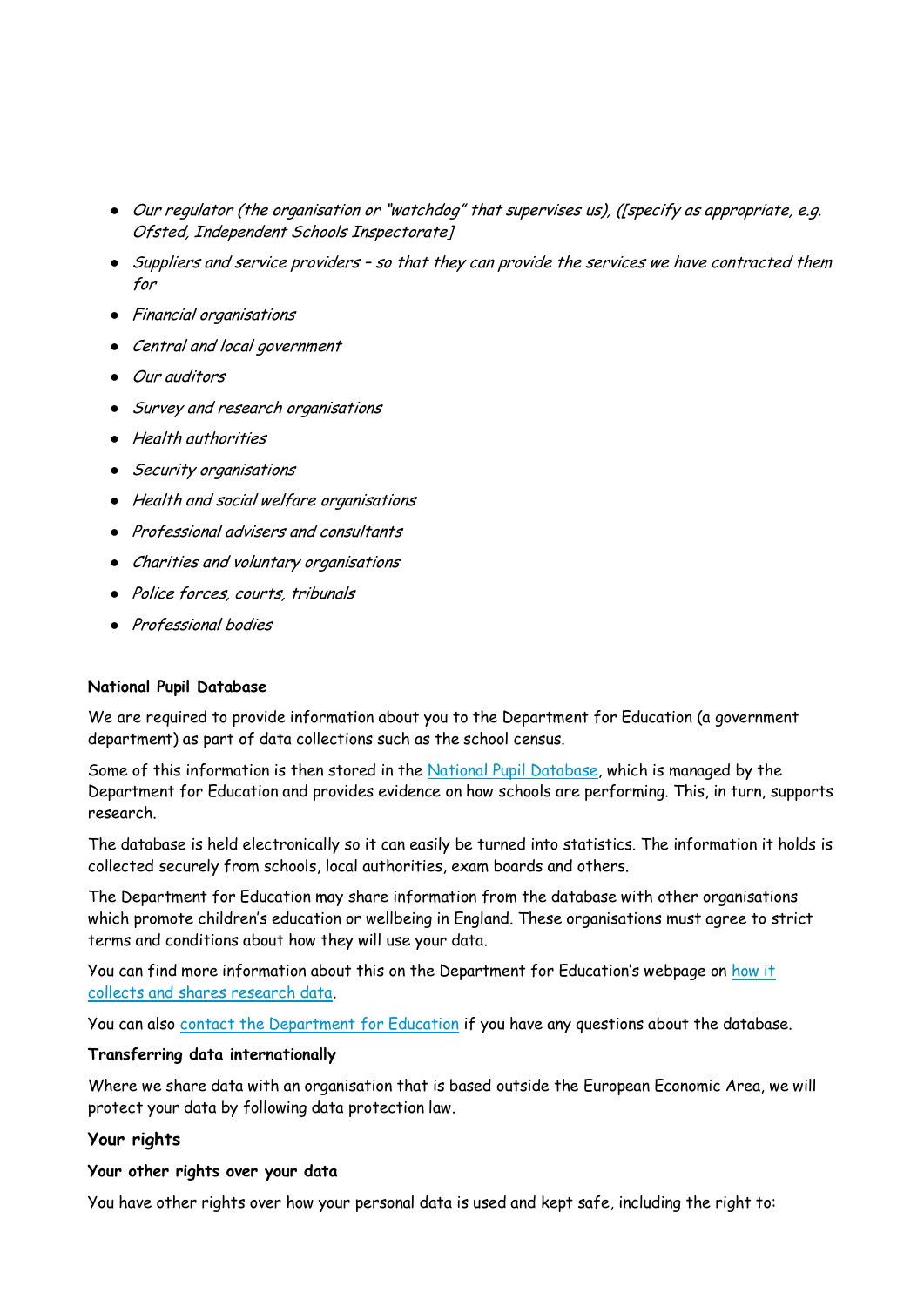- Say that you don't want it to be used if this would cause, or is causing, harm or distress
- Stop it being used to send you marketing materials
- Say that you don't want it used to make automated decisions (decisions made by a computer or machine, rather than by a person)
- Have it corrected, deleted or destroyed if it is wrong, or restrict our use of it
- Claim compensation if the data protection rules are broken and this harms you in some way

#### **Complaints**

We take any complaints about how we collect and use your personal data very seriously, so please let us know if you think we've done something wrong.

You can make a complaint at any time by contacting our data protection officer.

You can also complain to the Information Commissioner's Office in one of the following ways:

- Report a concern online at<https://ico.org.uk/concerns/>
- Call 0303 123 1113
- Or write to: Information Commissioner's Office, Wycliffe House, Water Lane, Wilmslow, Cheshire, SK9 5AF

#### **Contact us**

If you have any questions, concerns or would like more information about anything mentioned in this privacy notice, please contact our data protection officer:

● Our DPO will be supplied by Nexus Protect.

This notice is based on the [Department for Education's model privacy notice](https://www.gov.uk/government/publications/data-protection-and-privacy-privacy-notices) for pupils, amended to reflect the way we use data in this school.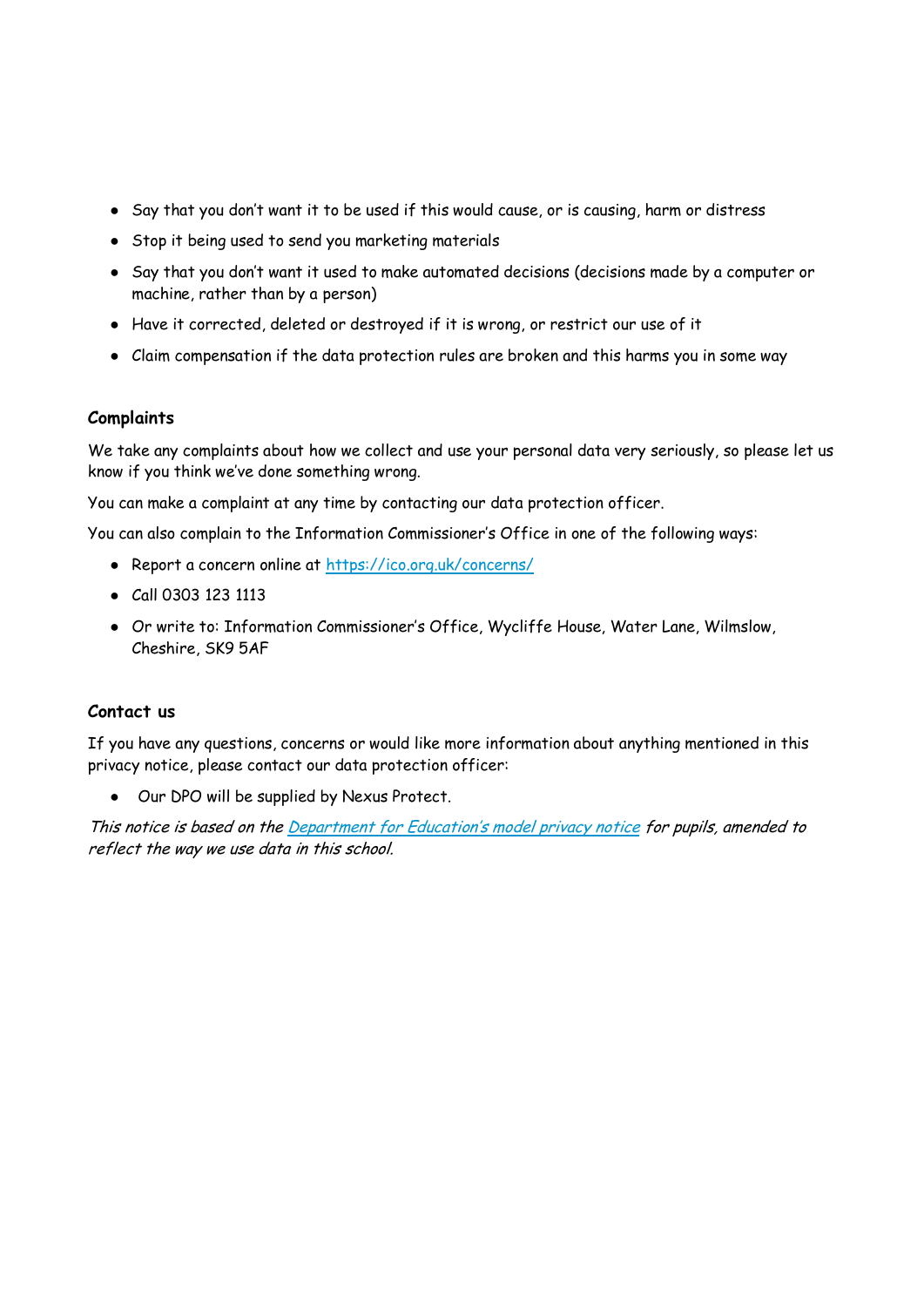### **3. Privacy notice for staff**

Under data protection law, individuals have a right to be informed about how the school uses any personal data that we hold about them. We comply with this right by providing 'privacy notices' (sometimes called 'fair processing notices') to individuals where we are processing their personal data.

This privacy notice explains how we collect, store and use personal data about individuals we employ, or otherwise engage, to work at our school.

We,Ursuline Catholic Primary School, Nicholas Road Blundellsands L23 6TT, are the 'data controller' for the purposes of data protection law.

Our data protection officer is to be supplied by Nexus Protect (see 'Contact us' below).

#### **The personal data we hold**

We process data relating to those we employ, or otherwise engage, to work at our school. Personal data that we may collect, use, store and share (when appropriate) about you includes, but is not restricted to:

- Contact details
- Date of birth, marital status and gender
- Next of kin and emergency contact numbers
- Salary, annual leave, pension and benefits information
- Bank account details, payroll records, National Insurance number and tax status information
- Recruitment information, including copies of right to work documentation, references and other information included in a CV or cover letter or as part of the application process
- Qualifications and employment records, including work history, job titles, working hours, training records and professional memberships
- Performance information
- Outcomes of any disciplinary and/or grievance procedures
- Absence data
- Copy of driving licence
- Photographs
- CCTV footage
- Data about your use of the school's information and communications system

We may also collect, store and use information about you that falls into "special categories" of more sensitive personal data. This includes information about (where applicable):

● Race, ethnicity, religious beliefs, sexual orientation and political opinions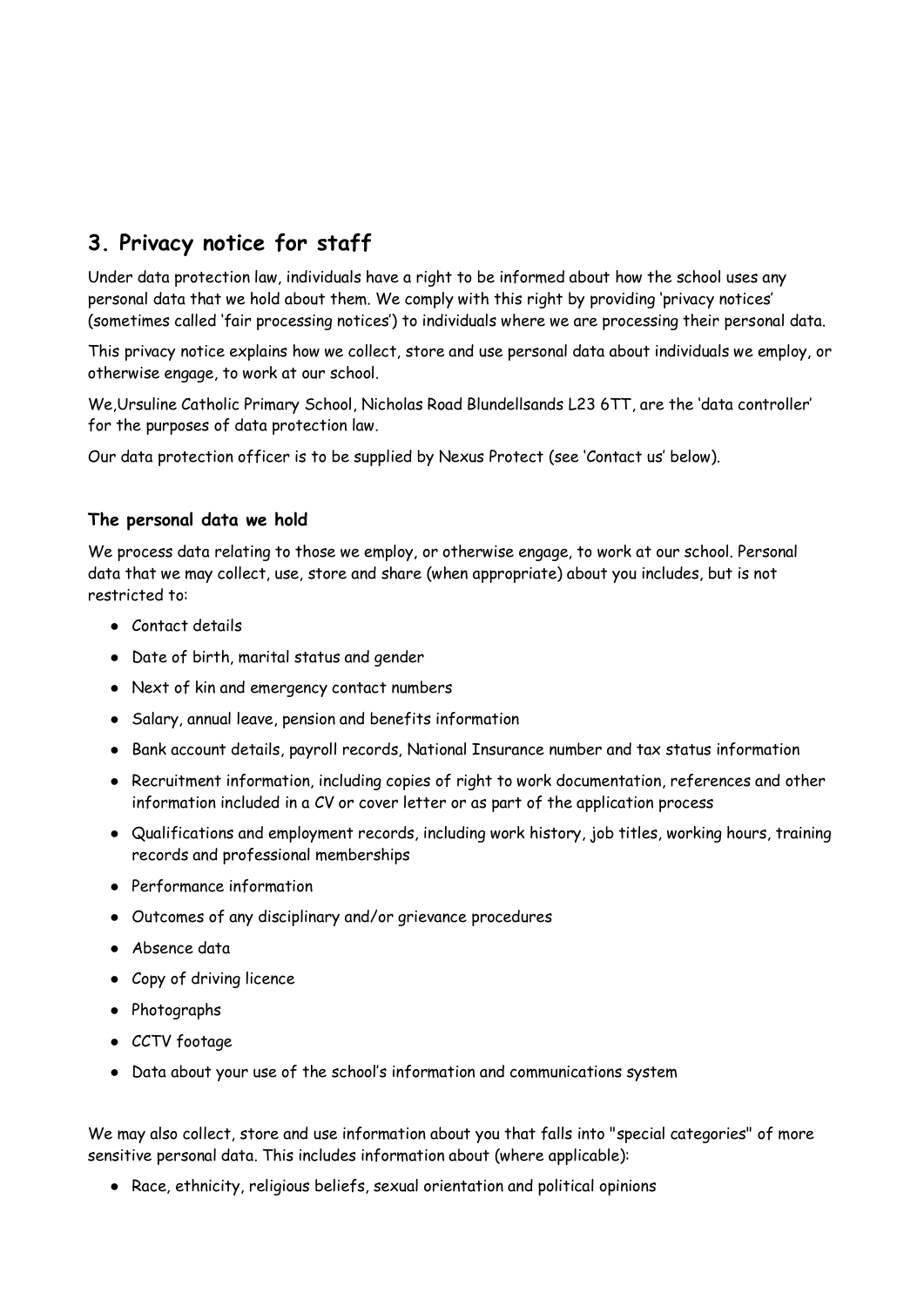- Trade union membership
- Health, including any medical conditions, and sickness records

#### **Why we use this data**

The purpose of processing this data is to help us run the school, including to:

- Enable you to be paid
- Facilitate safe recruitment, as part of our safeguarding obligations towards pupils
- Support effective performance management
- Inform our recruitment and retention policies
- Allow better financial modelling and planning
- Enable ethnicity and disability monitoring
- Improve the management of workforce data across the sector
- Support the work of the School Teachers' Review Body

#### **Our lawful basis for using this data**

We only collect and use personal information about you when the law allows us to. Most commonly, we use it where we need to:

- Fulfil a contract we have entered into with you
- Comply with a legal obligation
- Carry out a task in the public interest

Less commonly, we may also use personal information about you where:

- You have given us consent to use it in a certain way
- We need to protect your vital interests (or someone else's interests)
- We have legitimate interests in processing the data

Where you have provided us with consent to use your data, you may withdraw this consent at any time. We will make this clear when requesting your consent, and explain how you go about withdrawing consent if you wish to do so.

Some of the reasons listed above for collecting and using personal information about you overlap, and there may be several grounds which justify the school's use of your data.

#### **Collecting this information**

While the majority of information we collect from you is mandatory, there is some information that you can choose whether or not to provide to us.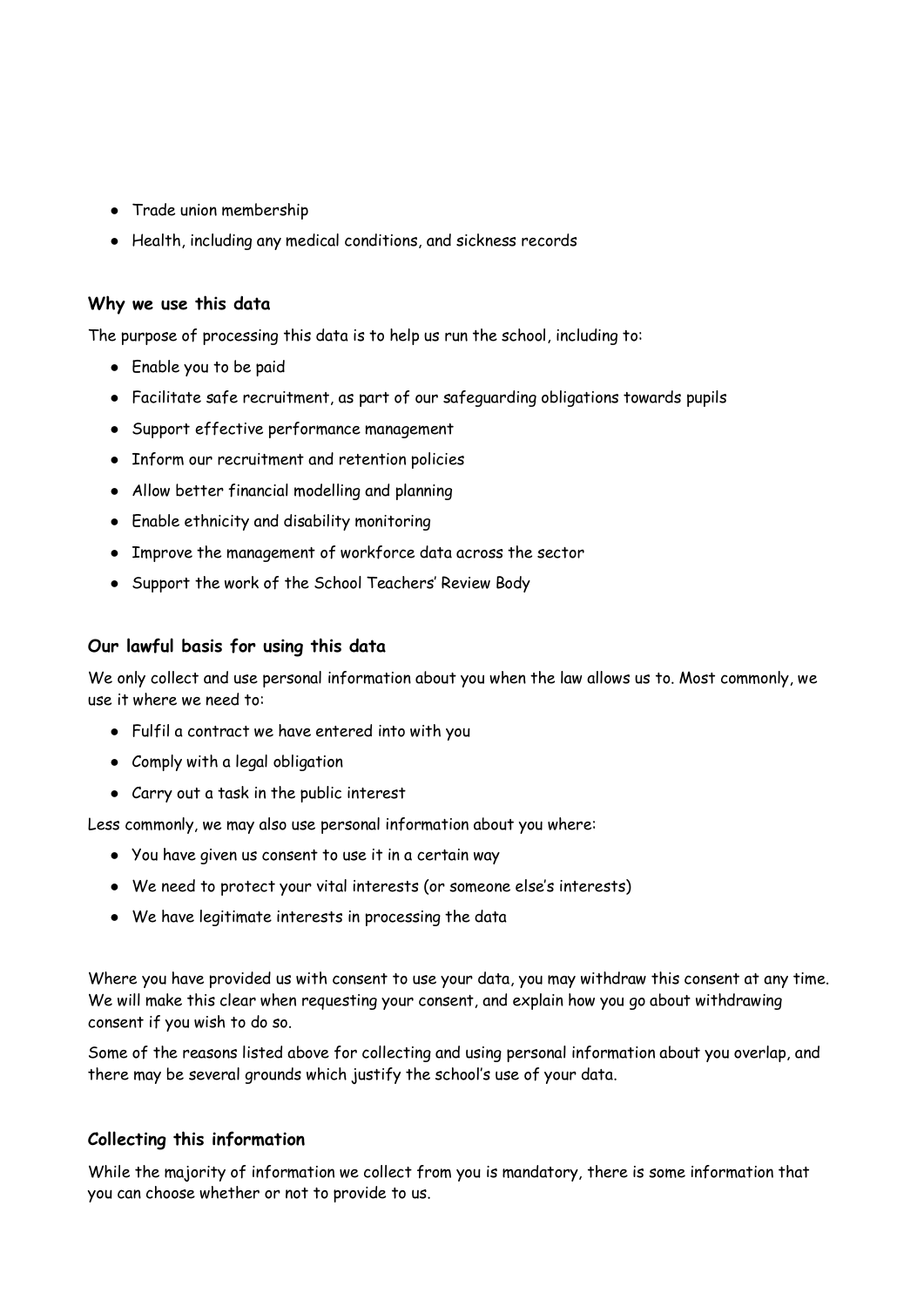Whenever we seek to collect information from you, we make it clear whether you must provide this information (and if so, what the possible consequences are of not complying), or whether you have a choice.

#### **How we store this data**

We create and maintain an employment file for each staff member. The information contained in this file is kept secure and is only used for purposes directly relevant to your employment.

Once your employment with us has ended, we will retain this file and delete the information in it in accordance with our record retention schedule. A copy of this is available via our website.

#### **Data sharing**

We do not share information about you with any third party without your consent unless the law and our policies allow us to do so.

Where it is legally required, or necessary (and it complies with data protection law) we may share personal information about you with:

- Our local authority to meet our legal obligations to share certain information with it, such as safeguarding concerns and information about headteacher performance and staff dismissals
- The Department for Education
- Your family or representatives
- Educators and examining bodies
- Our regulator (Ofsted)
- Suppliers and service providers to enable them to provide the service we have contracted them for, such as payroll
- Financial organisations
- Central and local government
- Our auditors
- Survey and research organisations
- Trade unions and associations
- Health authorities
- Security organisations
- Health and social welfare organisations
- Professional advisers and consultants
- Charities and voluntary organisations
- Police forces, courts, tribunals
- Professional bodies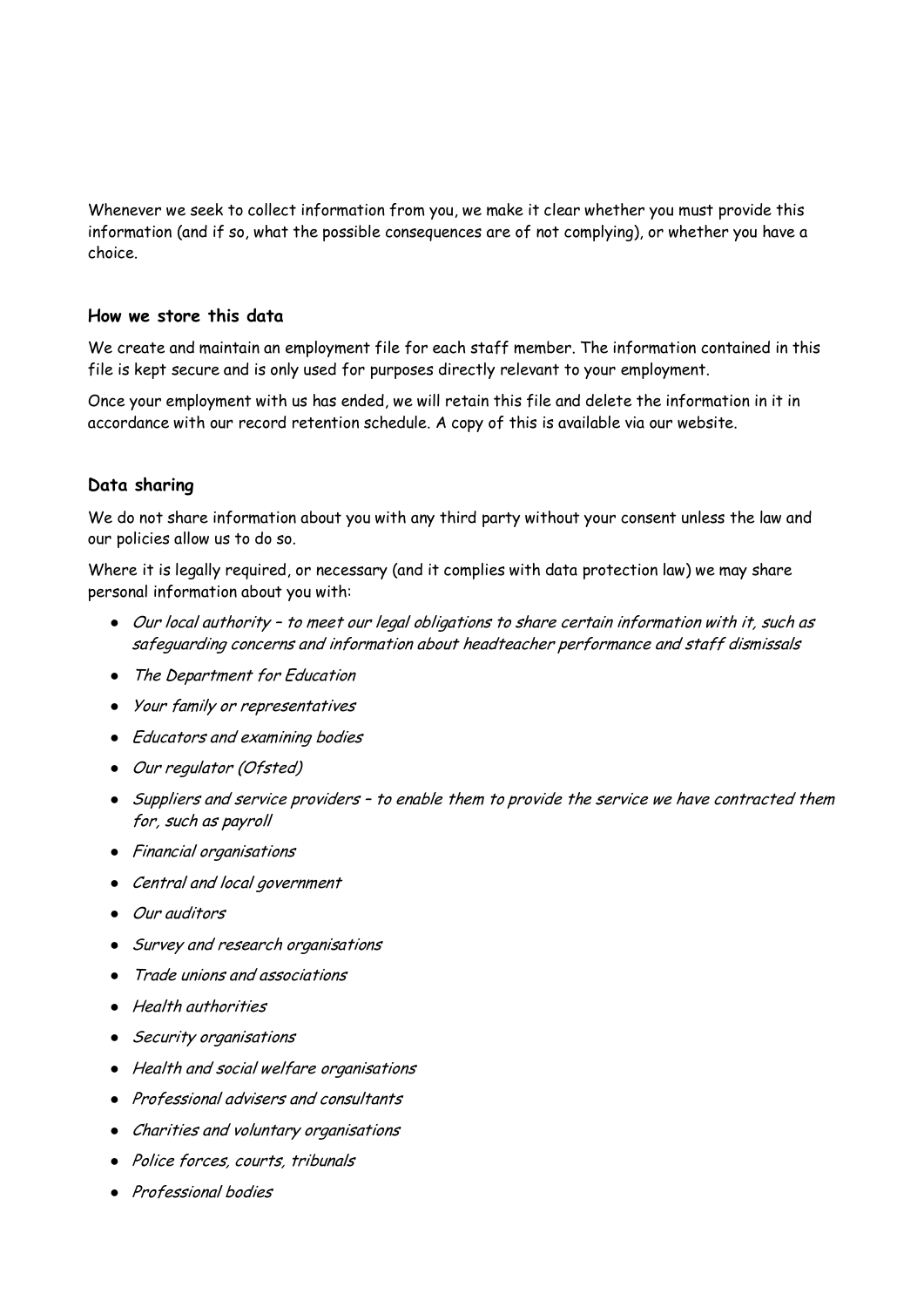• Employment and recruitment agencies

#### **Transferring data internationally**

Where we transfer personal data to a country or territory outside the European Economic Area, we will do so in accordance with data protection law.

#### **Your rights**

#### **How to access personal information we hold about you**

Individuals have a right to make a **'subject access request'** to gain access to personal information that the school holds about them.

If you make a subject access request, and if we do hold information about you, we will:

- Give you a description of it
- Tell you why we are holding and processing it, and how long we will keep it for
- Explain where we got it from, if not from you
- Tell you who it has been, or will be, shared with
- Let you know whether any automated decision-making is being applied to the data, and any consequences of this
- Give you a copy of the information in an intelligible form

You may also have the right for your personal information to be transmitted electronically to another organisation in certain circumstances.

If you would like to make a request, please contact our data protection officer.

#### **Your other rights regarding your data**

Under data protection law, individuals have certain rights regarding how their personal data is used and kept safe. You have the right to:

- Object to the use of your personal data if it would cause, or is causing, damage or distress
- Prevent your data being used to send direct marketing
- Object to the use of your personal data for decisions being taken by automated means (by a computer or machine, rather than by a person)
- In certain circumstances, have inaccurate personal data corrected, deleted or destroyed, or restrict processing
- Claim compensation for damages caused by a breach of the data protection regulations

To exercise any of these rights, please contact our data protection officer.

#### **Complaints**

We take any complaints about our collection and use of personal information very seriously.